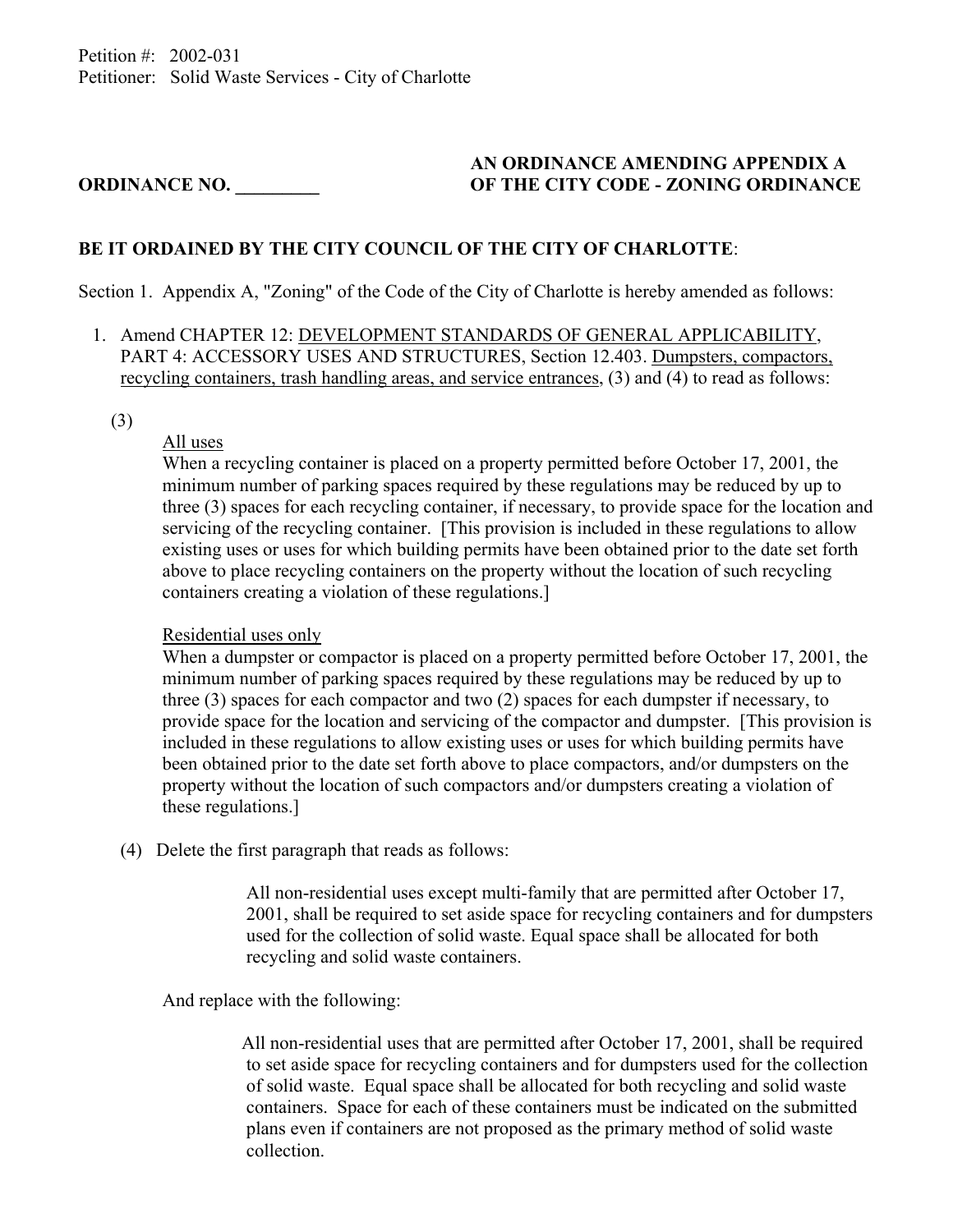Delete the following enclosure box and replace with the text and table below:

| Space for Solid Waste                             | Space for Recycling   |  |
|---------------------------------------------------|-----------------------|--|
| Containers                                        | Containers            |  |
| At a minimum, space for                           | Space for five 96     |  |
| an 8 cu.yd. container per                         | gallon carts per each |  |
| each 30 units or 8 cu.yd.                         | 80 units              |  |
| compactor per each 90                             | (approximately 12x12) |  |
| units.                                            | foot space).          |  |
| However, if the multi-family complex is of such a |                       |  |
| nature that individual garbage and/or recycling   |                       |  |
| containers are presented to each unit and no      |                       |  |
| clustered collection points are utilized, then    |                       |  |
| the owner/owners agent shall make a statement to  |                       |  |
| this effect on submitted plans and does not need  |                       |  |
| to show space for recycling and/or solid waste    |                       |  |
| containers.                                       |                       |  |

Space for Solid Waste Containers - At a minimum, space for an 8- cu.yd. container per each 30 units or 8-cu.yd. compactor per each 90 units. If there are less than 30 units, no space allocation is required unless dumpster service is the primary method of collection

Space for Recycling Containers shall be allocated as follows:

| Required space allocation for recycling containers in multi-family units.                 |                            |                                              |
|-------------------------------------------------------------------------------------------|----------------------------|----------------------------------------------|
| <b>Number of Units</b>                                                                    | <b>Allocate space for:</b> | Approximate Sq. footage required             |
| $0 - 29$                                                                                  | No space required          | No space required                            |
| 30-80                                                                                     | One recycling station      | 144 sq. ft.                                  |
| 81-160                                                                                    | Two recycling stations     | $2 \times 144$ sq. ft. (288 sq. ft. total)   |
| 161-240                                                                                   | Three recycling stations   | 3 x 144 sq. ft. (432 sq. ft. total)          |
| 241-320                                                                                   | Four recycling stations    | 4 x 144 sq. ft. (576 sq. ft. total)          |
| 321-400                                                                                   | Five recycling stations    | 5 x 144 sq. ft. (720 sq. ft. total)          |
| 401-480                                                                                   | Six recycling stations     | $6 \times 144$ sq. ft. $(864$ sq. ft. total) |
| For each subsequent group of 80 units, space for one recycling station must be added.     |                            |                                              |
| Each recycling station represents space for five 96-gallon carts and is approximately 144 |                            |                                              |
| sq. ft. Space for recycling stations may be distributed throughout the complex, however,  |                            |                                              |
| space for each individual station must equal 144 sq. ft. with a minimum width of 34       |                            |                                              |
| inches and accommodate five 96-gallon carts.                                              |                            |                                              |

 All locations for recycling containers, solid waste handling areas, dumpsters and/or compactors and their serviced entrances as required under Section 12.403 shall be shown on site plans for their review and approval.

- 2. Amend CHAPTER 9: GENERAL DISTRICTS, PART 3: MULTI-FAMILY DISTRICTS, Section 9.303. Uses permitted under prescribed conditions, (19) Planned multi-family and attached developments, a single multi-family or attached building on a lot with more than 12 units in a building, by redesignating existing (i) as (j) and adding a new (i) as follows:
	- (i) All locations for recycling containers, solid waste handling areas, dumpsters and/or compactors and their serviced entrances as required under Section 12.403 shall be shown on site plans for their review and approval.

Section 2. That this ordinance shall become effective upon its adoption.